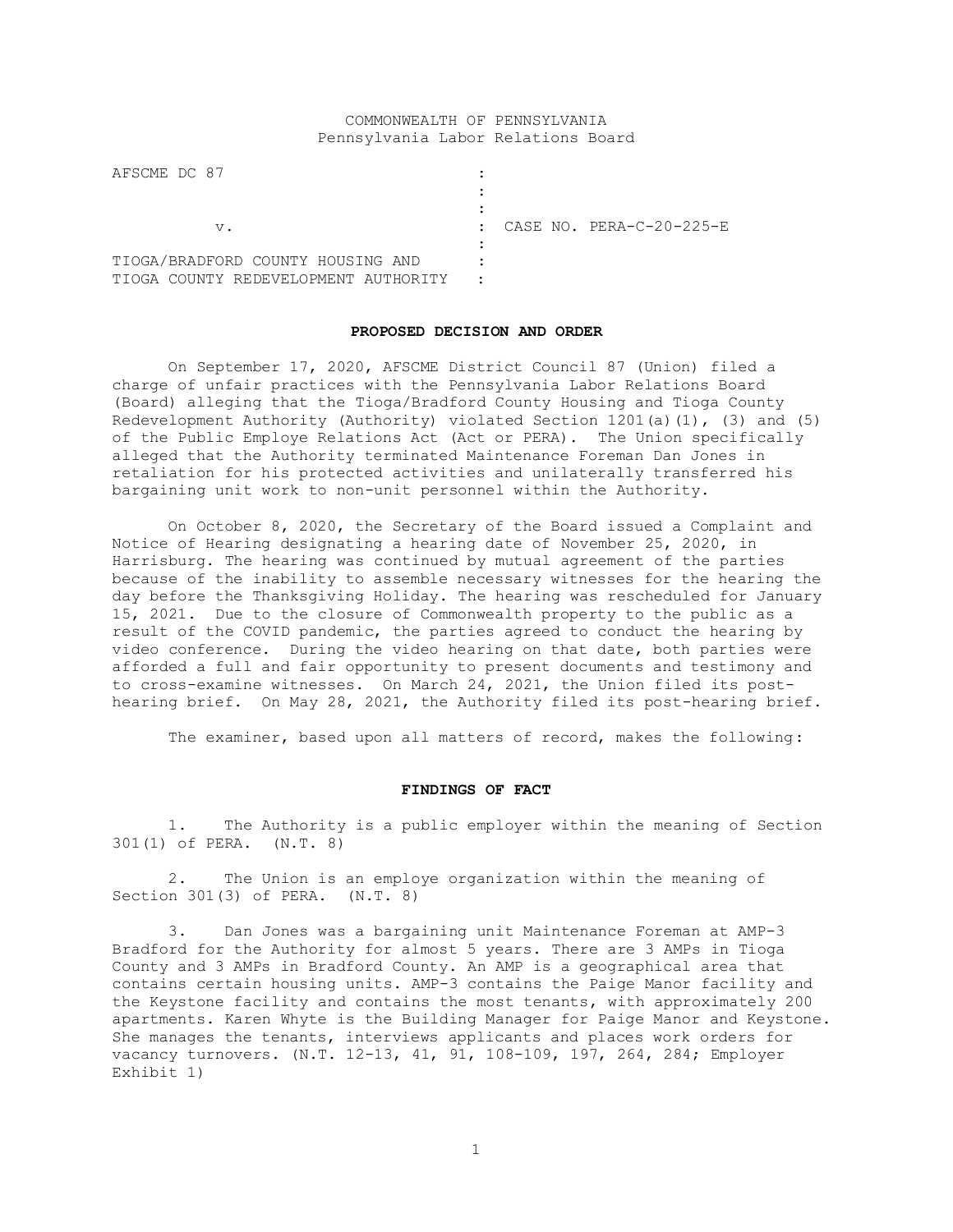4. Sean Sember has been the Authority's Executive Director since June 30, 2020. Prior to that date, he was the Deputy Executive Director. The prior Executive Director left in late April 2020, at which time Mr. Sember assumed her duties. Director Sember attends collective bargaining sessions with the Authority's solicitor. Mr. Jones does not attend bargaining sessions. (N.T. 298-299, 313)

5. As Foreman of AMP-3, Mr. Jones oversaw four employes (laborers, housekeepers and custodians), vendors and contractors; he initiated and processed work orders and purchase orders. During his employment with the Authority, Mr. Jones did preventative maintenance on boilers, water heaters, ventilation systems, trash compactors and lawn equipment. He conducted building inspections ensuring that the buildings were clean and that the security systems were activated. Recently, the pumps and air handlers that Mr. Jones worked on were upgraded. Since that time, contracted specialists work on that equipment. (N.T. 13, 34, 213, 243-244; Union Exhibit 1)

6. Mr. Jones organized, prioritized and scheduled daily tasks for his AMP-3 employes based on work orders ensuring that plumbing and electrical work was prioritized. He organized and held fire safety meetings, and he was in charge of building security. Mr. Jones oversaw his employes' work hours, verified their payroll and hours worked and forwarded that information to the central office on a weekly basis. He worked on apartments during turnovers and inspected them for bed bugs. (N.T. 34-35, 205-206)

7. Mr. Jones was responsible for all purchase orders in AMP-3 up to \$500 without approval. He retrieved written work orders from the tenants, entered them into the computer system, initiated the work orders and assigned the work to his employes based on priority. He was the only person to enter work orders into the computer for AMP-3, except for apartment vacancy turnover work orders, which have to be initiated by the Building Manager, Ms. Whyte. He did work that the laborers could not perform and that was not performed by contractors. When Mr. Jones was absent on vacation, work orders piled up because no one else working at AMP-3 could initiate and assign the work in the AMP. Except for ordering snow removal, Maintenance Supervisors did not open work orders or close them out upon work completion. (N.T. 13-16, 34-44, 79-80, 83-87, 142-144)

8. At no time during Mr. Jones' tenure did other maintenance foremen from other AMPs fill in for Mr. Jones at his buildings, and Mr. Jones did not fill in for other foremen. (N.T. 89-90)

9. Work orders must be entered into the "Horizon" system upon receipt to track the work orders and to ensure that the work is completed without being lost. Foremen enter purchase orders into the computer system for their buildings. Work orders exceeding \$500 are sent to and approved by the Maintenance Superintendent. The purchase orders include the date, vendor name, vendor number and foreman's initials. Mr. Jones entered purchase orders for AMP-3. Purchase orders for large outside contracts, such as paving, must be originated by a manager. (N.T. 130, 141-145, 160; Union Exhibit 4)

10. Ms. Whyte is excluded from the bargaining unit. For a vacancy turnover in AMP-3 (i.e., Keystone or Paige Manor), Ms. Whyte has to be the requester/initiator for the work order. On January 19, 2020, Ms. Whyte initiated such a work order for a unit turn and Mr. Jones ensured that the work and reports were completed with materials and billing information. Mr. Jones designated which employes entered the unit to complete the work and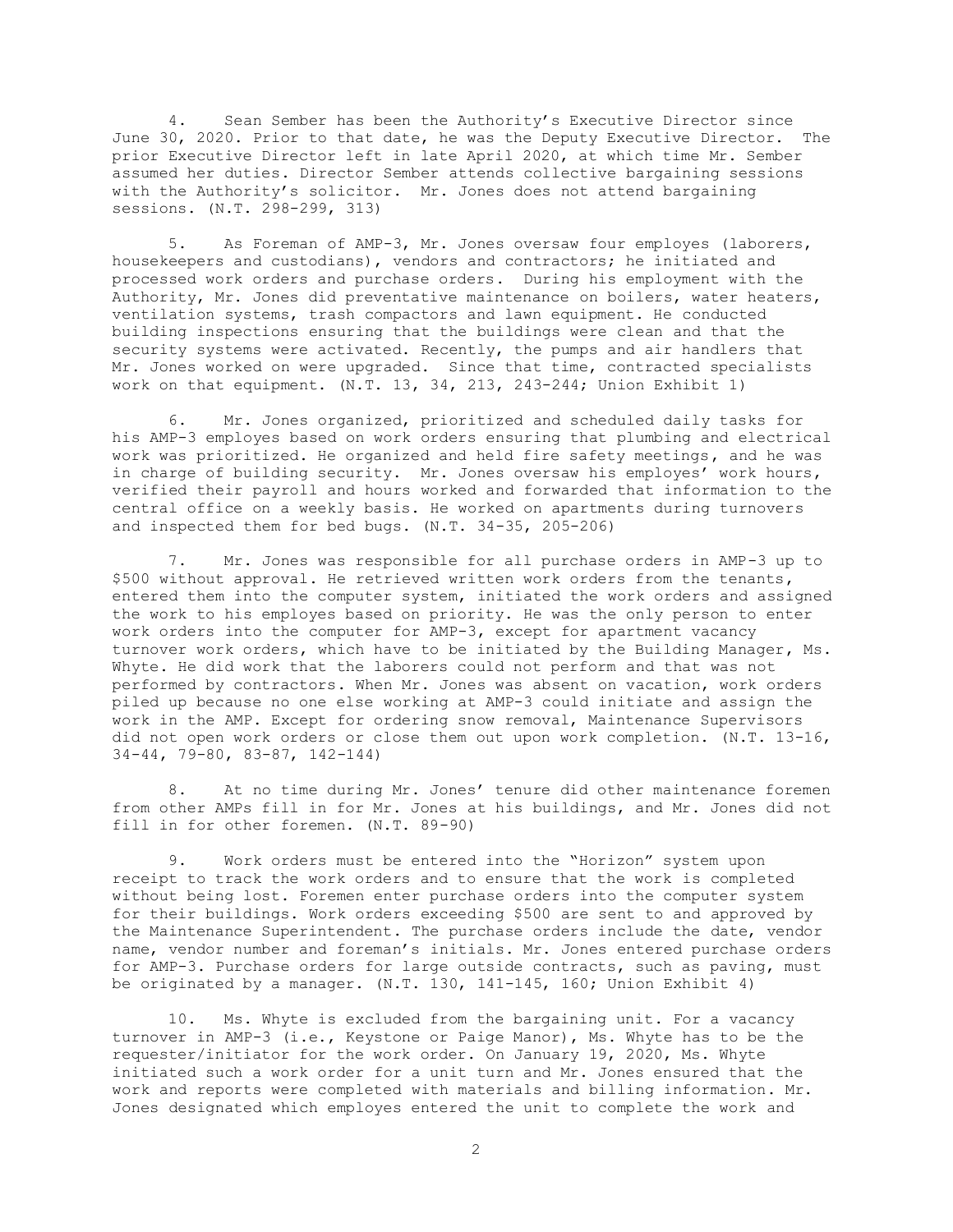determined the amount of work and materials. A maintenance supervisor had not ever entered a work order for AMP-3 while Mr. Jones worked there. (N.T. 80, 83-87, 95-97)

11. Jeremy Peffer was the Maintenance Superintendent who made a purchase for AMP-3 on March 31, 2020, while Mr. Jones was still the Maintenance Foreman for AMP-3 because the purchase was for a heating and plumbing contractor in excess of \$500, which is above the Maintenance Foreman's authority. At times during 2020, Superintendent Peffer temporarily took over purchasing for Foreman Jim Bailey because Mr. Bailey was on extended leave due to health reasons. On June 5, 2020, Chris Grant was hired at the Authority to replace Jeremy Peffer as the Maintenance Superintendent. On June 9, 2020, Nichole Baumgarner, Human Resources Director, sent an email to staff welcoming Chris Grant as the Maintenance Supervisor. The Maintenance Superintendent monitors the work order system to ensure that work orders are completed and closed out. In July 2020, Superintendent Grant entered work orders for Mr. Bailey while he was on extended leave. Superintendent Grant only enters work orders for foreman while out for some time. Mr. Bailey resumed his work order duties when he returned. (N.T. 122, 125-129, 146, 160-161, 176-177, 190-194; Union Exhibit 3)

12. Mr. Jones, as with other Maintenance Foreman, reported directly to the Maintenance Superintendent. The Maintenance Superintendent is an administrative position that is not in the bargaining unit. Mr. Jones submitted weekly maintenance reports to his supervisor but otherwise operated without much oversight. (31-33)

13. Mr. Jones accepted the Authority's offer of a temporary layoff due to COVID and his exposure to tenants. Mr. Jones' last day of work was April 3, 2020. On Monday, April 6, 2020, Ms. Baumgarner called Mr. Jones to tell him that he was an "essential" employe, that he had to return to work and that he may not be able to receive unemployment benefits. Mr. Jones credibly testified that the same "essential" work was available on Friday when the Authority accepted his layoff that was available on the following Monday when Ms. Baumgarner called him to tell him there was work to do. Mr. Jones testified that he took the voluntary layoff due to safety concerns caused by COVID and not for a lack of work or the unemployment compensation. On April 16, 2020, Ms. Baumgarner sent a letter to Mr. Jones acknowledging his temporary layoff. (N.T. 18-20, 60, 62-66, 94; Authority Exhibit 3)

14. Ms. Baumgarner's April 16, 2020 letter provided, in relevant part, as follows:

As per our previous communications, you informed me that you wished to be laid off so you could apply for Unemployment. The Authority, as required by law, will legally and accurately fill out the required forms. The Authority does not intend to challenge your unemployment if you are initially denied.

At its April 16, 2020 meeting, the Bradford County Board of Directors approved your layoff. Your duties have been assigned to other employees. Please make arrangements immediately to provide us your keys and access card. These will be needed to make sure that there is continuity of coverage.

As I mentioned previously, during this difficult time, the Authority will maintain you[r] healthcare through April 30, 2020, provided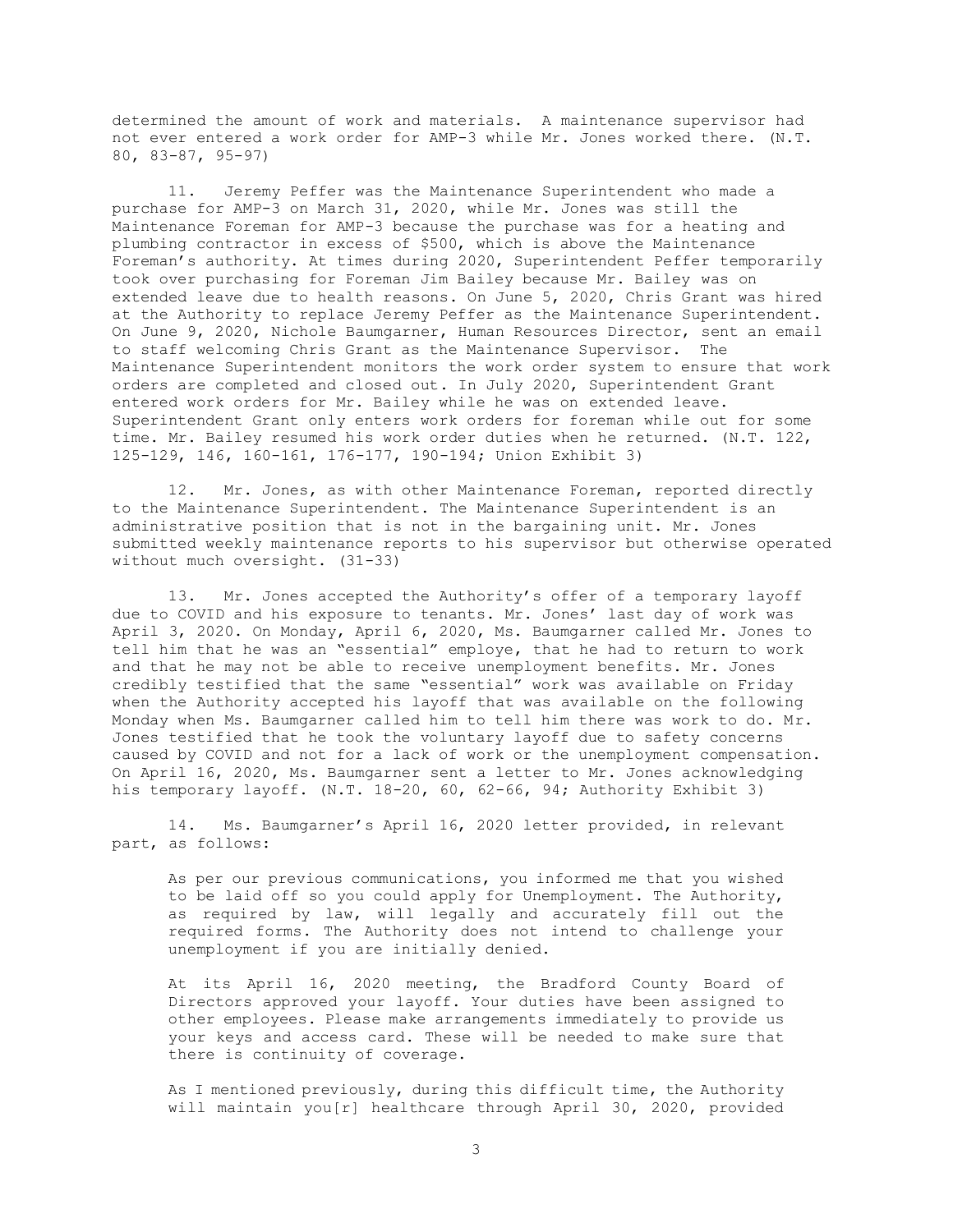the insurance carrier does not invoke a stop loss provision. We have no reason to believe this will happen.

(Authority Exhibit 3)

15. Mr. Jones credibly testified that he understood that Ms. Baumgarner was conveying, during her Monday, April 6, 2020 phone call, that the layoff was still okay but that Mr. Jones may not receive unemployment benefits. (N.T. 67-68)

16. Mr. Jones returned to work on Friday, May 1, 2020, at the end of his accepted layoff period. The Authority did not communicate with Mr. Jones between April 16, 2020, and May 1, 2020. Upon his return, Mr. Jones was unable to log into his computer. He contacted the main office and spoke with Sean Sember, at the time the Authority's Deputy Executive Director. During this conversation, Mr. Sember told Mr. Jones to go home because the Authority did not ask him to return. (N.T. 20-21, 23, 60, 62-66, 94, 309)

17. Fifteen maintenance employes, including Mr. Jones, signed a letter to the Authority. The letter stated as follows:

On March 31, 2020 Nichole [Baumgarner] contacted all maintenance staff regarding if we felt safe at [] work due to the Covid-19 outbreak. Response varied from employee to employee. For those who felt unsafe she pushed the idea of going home and signing up for unemployment benefits and needed a response almost immediately. If we chose to do so she offered to pay medical, dental, life insurance, etc. and hold our position until the date of April 30, 2020 set by The President. At that time she said it would be looked at again to see if more time off was needed. However, a new order was signed April 5<sup>th</sup> to provide safety measures to combat Covid-19. She then called employees who agreed to accept her offer of signing up for unemployment benefits and stated she would have to deny it due to work being available and informed them to cancel the claim they filed. The same work that was already being done since March 13<sup>th</sup> and at the time the offer was made to go home and sign up for unemployment benefits. She then went on to state that her offer was "to SEEK" unemployment. That is a false statement. Who would risk going home knowing they may not get unemployment benefits. There is a difference between going home and "signing up" for unemployment benefits and having to "SEEK" it knowing work was available. This has put several employees in a bad situation by trying to protect themselves and their families. Matt Rightmire was told he couldn't work due to a cough. He got a return to work note from his doctor and was told he could not come back. Nic[h]ole then advanced (2) PTO sick days he has to use to cover his time off. Scott Canfield and Glenn Vargeson took the offer of signing up for unemployment benefits but then had to come back and use PTO for the time they were off. Dan Jones took the offer of signing up for unemployment benefits and has chosen to stay off work. Veronica Gardner took the offer of signing up for unemployment benefits and still had to stay home due to lack of childcare. She was then offered the FMLA option and Nic[h]ole dated it back to April 1st. We feel we were intentionally misled during these troubled times and should not be forced to use PTO to feel safe during this Covid-19 pandemic.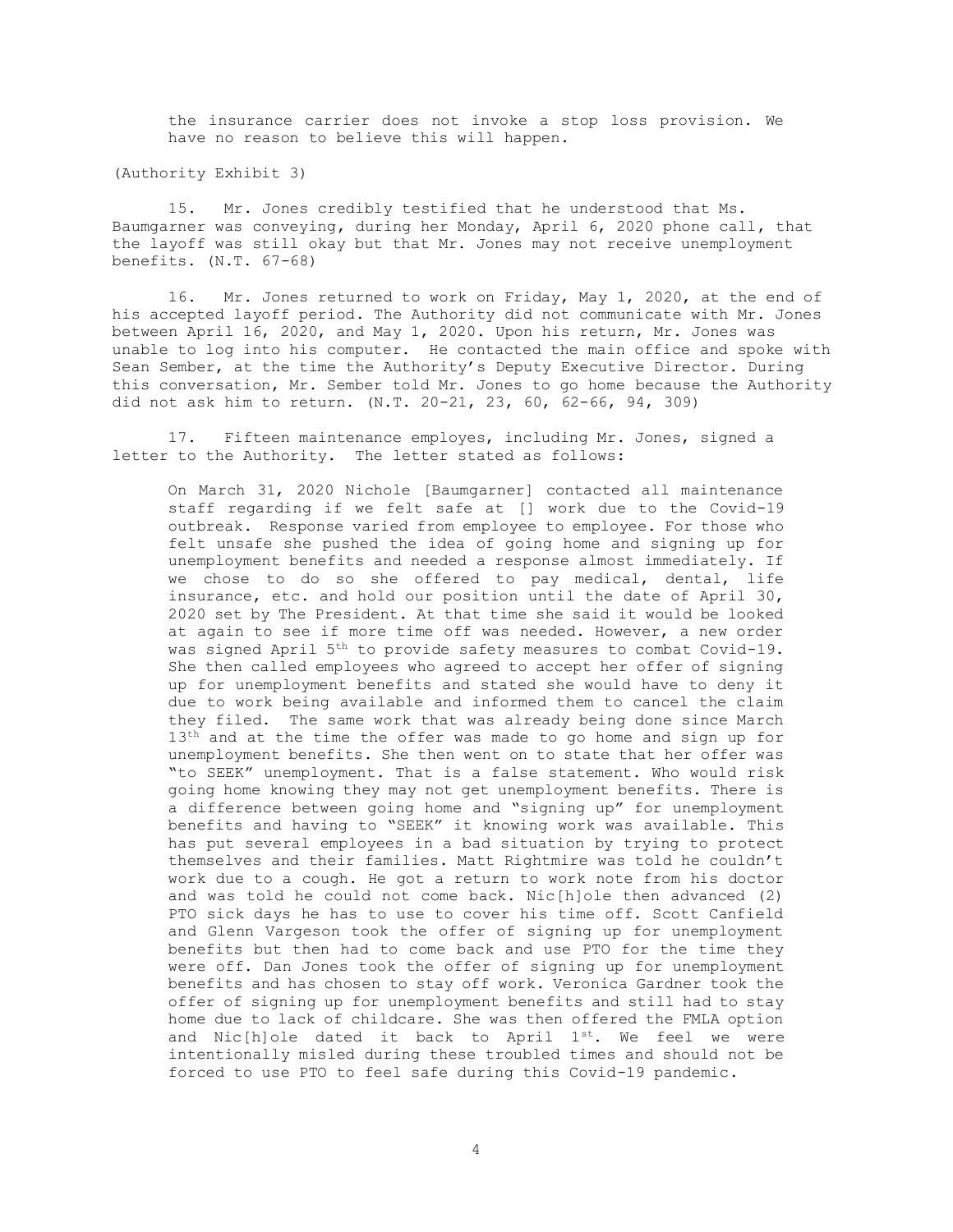(Board Exhibit 1)<sup>1</sup>

18. During the layoff period, Mr. Jones received text messages and phone calls from AMP-3 employes. In Mr. Jones' words, he was "running the place from home," for approximately 3 weeks. Employes asked Mr. Jones how to silence alarms, reset elevators and reset the breakers for the air handling system. Afterward, Director Sember ordered all employes to stop communicating with Mr. Jones. (N.T. 28-30, 57, 73-75, 112)

19. Also during Mr. Jones' absence, AMP-3 Housing Manager Whyte requested a work order that she had not previously requested. Brian Burkett, who is also excluded from the bargaining unit and oversees building managers, requested a work order that he had not previously requested for the AMP. (N.T. 45-47, 80, 108-109)

20. On May 27, 2020, Ms. Baumgarner sent a letter to Mr. Jones that provided, in relevant part, as follows:

As you are aware, you requested a layoff from your position with the Authority. On April 16, 2020, you were sent a letter notifying you that the Authority approved your request and agreed to continue your healthcare coverage through April 30, 2020. Please keep in mind that there was no agreement with regard to when you would return to work. We do not have an anticipated return to work date for you at this time.

As a courtesy, the Authority extended your health insurance coverage through May 31, 2020. The Authority will not extend your health coverage beyond this date. Please see the attached COBRA notice with information on continuing your coverage. We will notify you once a decision is made regarding your return to work.

(Authority Exhibit 3)

21. On July 7, 2020, the Authority sent a termination letter to Mr. Jones, which provided, in relevant part, as follows:

The Bradford County Housing Authority has made the decision not to fill the vacant AMP III foreman position. Subsequently, your employment with the Bradford Housing Authority will end effective July 10, 2020.

Please note the following:

With your final paycheck, you will also receive a cash payout of any accrued and unused vacation time in accordance with the provisions of our Agency personnel policy. Please keep in mind per company policy that Vacation and PTO is accrued and if you have not

 $1$  The letter marked as Board Exhibit 1 was attached to the charge and was introduced through the Authority's Attorney's cross-examination of Mr. Jones, but it was not marked as an exhibit by either party or specifically offered for admission into the record by either party. I have admitted the exhibit into the record as Board Exhibit 1, as a veritable document that was relied on by both parties without challenge, pursuant to 34 Pa. Code § 95.91(h).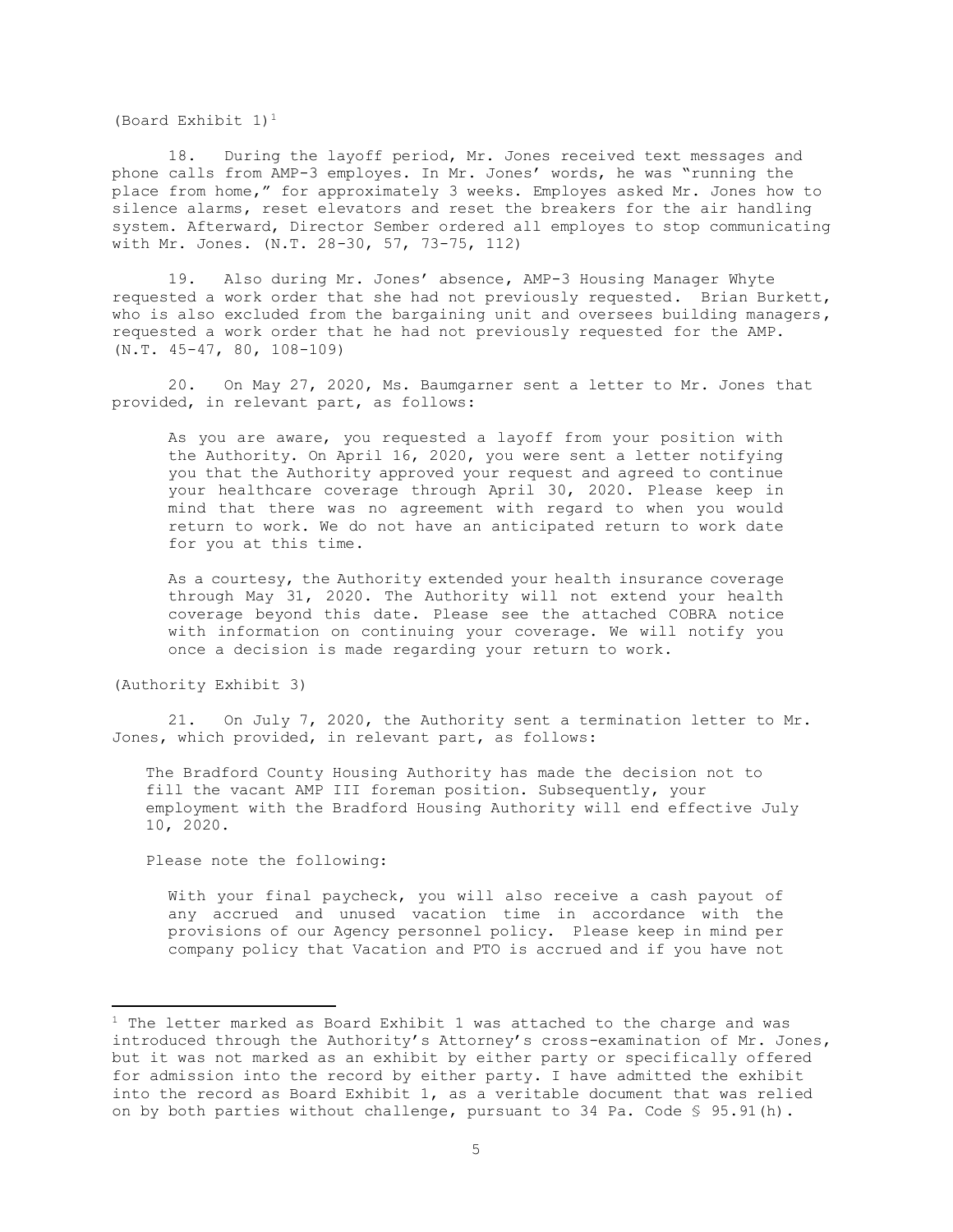completed your full anniversary year, you may not be entitled to all time displaying on your paystub;

You will be eligible to request distribution of your pension funds after all/any remaining contributions have been credited to your account. Enclosed/Attached is a form #150 "Request for Benefit Payment" Form to request distribution or rollover of your pension funds. Please complete the form and return it to the Housing Authority. Do NOT submit the distribution form directly to HART [the pension manager] (See Attached);

Because you have not reached the 10 years of service requirement, you are ineligible to continue your life insurance coverage. Your life insurance coverage will terminate 30 days after your termination date;

You and your dependents' health care benefits were terminated on June  $1^{st}$ . You and your dependent(s) are entitled to continuation of this coverage at your expense under [COBRA] for a period of 18 months. This paperwork should have already been received by you in the mail. Please note that you have only 60 days from the date your eligibility ends to make a decision, which is July 30<sup>th</sup>

Also, please keep in mind that, on August 10, 2015, you signed a confidentiality agreement prohibiting you from divulging confidential information.

(N.T. 25-26; Employer Exhibit 3)

22. Since the beginning of Mr. Jones' absence on April 3, 2020, Ms. Whyte has asked the Authority to rehire a Maintenance Foreman for AMP-3 because it has made her job more difficult without a Maintenance Foreman in the AMP. She did not take on Mr. Jones' responsibilities, although she was asked to do so. She has observed the Maintenance Superintendent performing Maintenance Foreman duties within the AMP. Ms. Whyte did a set of annual inspections with Superintendent Grant. The annual inspections are supposed to be done with the Maintenance Foreman. (N.T. 110-112)

23. Greg Yaggie is a non-bargaining-unit Maintenance Manager who does foreman duties at the Hillcrest Building. He is the only Maintenance Manager who does foreman duties, and it is only at his building. At all other buildings, the work is bargaining unit work. (N.T. 117, 125, 157)

24. When entering work orders into the computer, the initiator can alter the request date and completion date. Superintendent Grant is currently entering work orders and purchase orders for AMP-3 that Mr. Jones did. Although Superintendent Grant did not begin working for the Authority as Maintenance Superintendent until June 5, 2020, he entered work orders back dated to March 2020. On February 22, 2019, Mr. Peffer, Mr. Grant's predecessor as Maintenance Superintendent, emailed Mr. Yaggie and the maintenance foremen for the other buildings requesting that the foreman review open work orders and close out the completed ones. Although managers have the ability to open work orders, bargaining unit foremen and maintenance mechanics mainly perform those duties, except for Mr. Yaggie at Hillcrest. (N.T. 123-124, 127-129, 176-177, 203, 214-216, 223-225, 239, 255; Union Exhibit 3)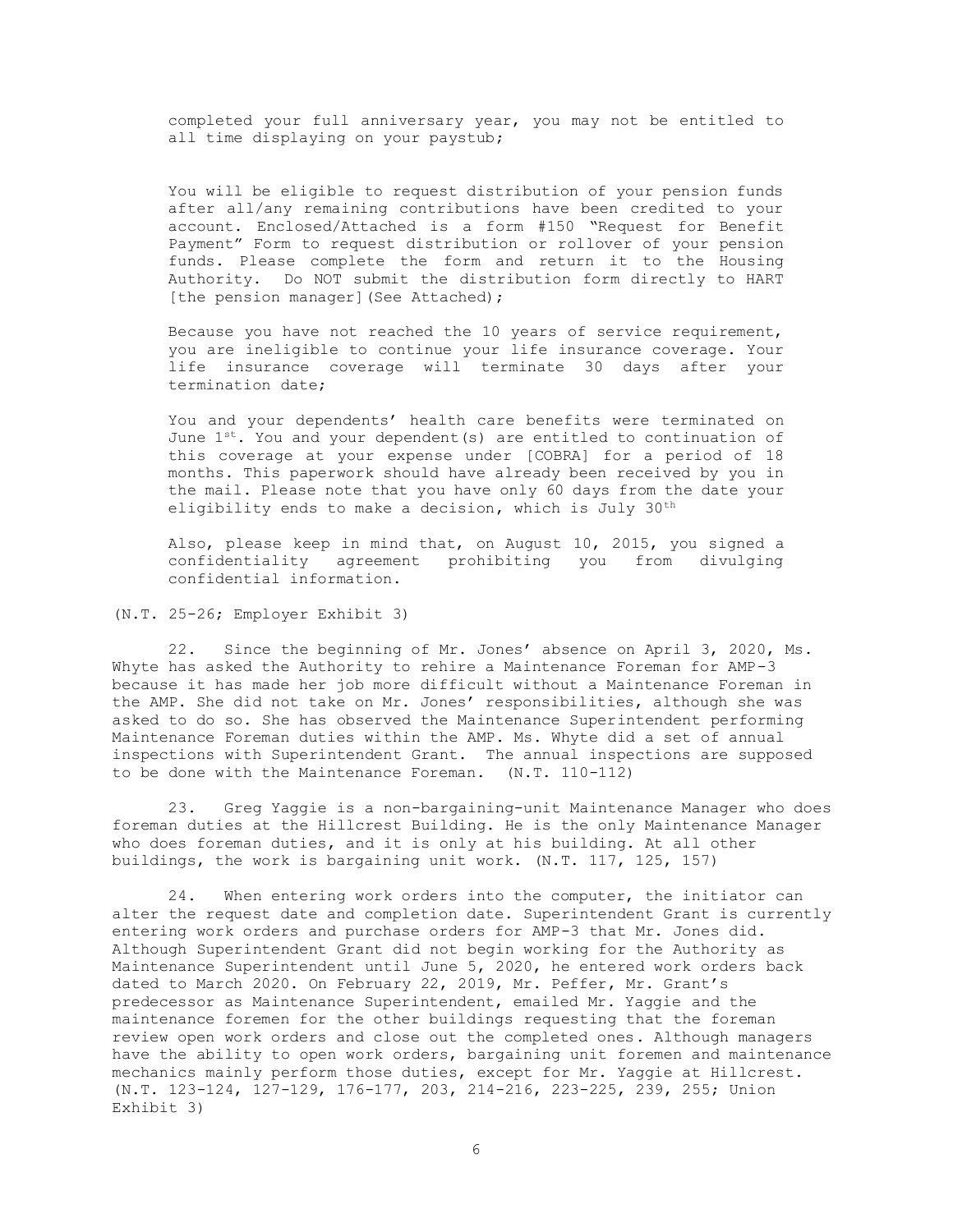25. The dates that work orders are entered into the computer system are the dates that the tenant submitted the initial work order paperwork so the Authority can track the date of submission as compared to the date of completion. There are 3 dates for work orders: the request date, the start date and the completion date. Due to COVID, non-emergency maintenance was on hold for the apartments so there was a long time between the work order date and the completion date. Work orders piled up in AMP-3 in Mr. Jones' absence. Superintendent Grant has done approximately 200 work orders for AMP-3 that Mr. Jones would have entered had he been employed at the Authority. After Mr. Jones was terminated, Superintendent Grant had to make up for the work order back log. (N.T. 178-182, 184-186, 187-189, 237-238, 263-264)

26. Foremen take supply inventories at their buildings. During Mr. Jones's absence, no one did inventories at AMP-3. Superintendent Grant entered 3 purchase orders, dated June 30, 2020, for AMP-3 for local hardware and lumber stores that would have been done by Mr. Jones had he been working at the Authority. Maintenance Foremen are authorized to go offsite to local hardware and lumber stores to purchase supplies. (N.T. 136, 148-149)

27. During July 2020, Superintendent Grant originated purchase orders for AMP-3 for inexpensive, everyday items that normally would have been originated by Foreman Jones. These purchase orders were originated by Mr. Grant because there was not a foreman at AMP-3. (N.T. 148-149, 220, 223-225; Union Exhibit 4)

28. On September 1, 2020, Superintendent Grant originated purchase orders for AMP-3 for hardware and cleaning supplies, which are items Forman Jones would have purchased had he been employed at the Authority at the time. (N.T. 149-150; Union Exhibit 4)

29. Between September 22, 2020 and September 30, 2020, Superintendent Grant purchased hardware and janitorial supplies for AMP-3 which would have been purchased by Foreman Jones had he been working at the Authority.<sup>2</sup> Between October 1, 2020 and October 15, 2020; between October 16, 2020 and October 31, 2020; and between November 1, 2020 and November 30, 2020, Superintendent Grant again purchased several hardware and janitorial items that Foreman Jones would have purchased had he been employed at the Authority. (N.T. 150- 151; Union Exhibit 4)

30. There was a mailbox removal and renovation project at AMP-3, Paige Manor. Superintendent Grant and Capital Improvements Manager, Nelson Wise, directed and completed the project because the contractor engaged by the Authority refused to return to complete the work. Once in-house, the project was the type of work that a foreman, laborer or maintenance mechanic would perform. The direction over the mailbox removal and renovation would normally have been overseen by the AMP-3 Foreman, Mr. Jones. (N.T. 228-234; Union Exhibit 5)

<sup>&</sup>lt;sup>2</sup> I have relied on post-charge evidence for the limited purpose of showing an ongoing pattern of management performing foreman work at AMP-3 in Mr. Jones' absence. The post-charge work, however, is not specifically relied on to sustain the cause of action, alleging that the Authority removed bargaining unit work, in the absence of an amended charge adding the conduct to the cause of action.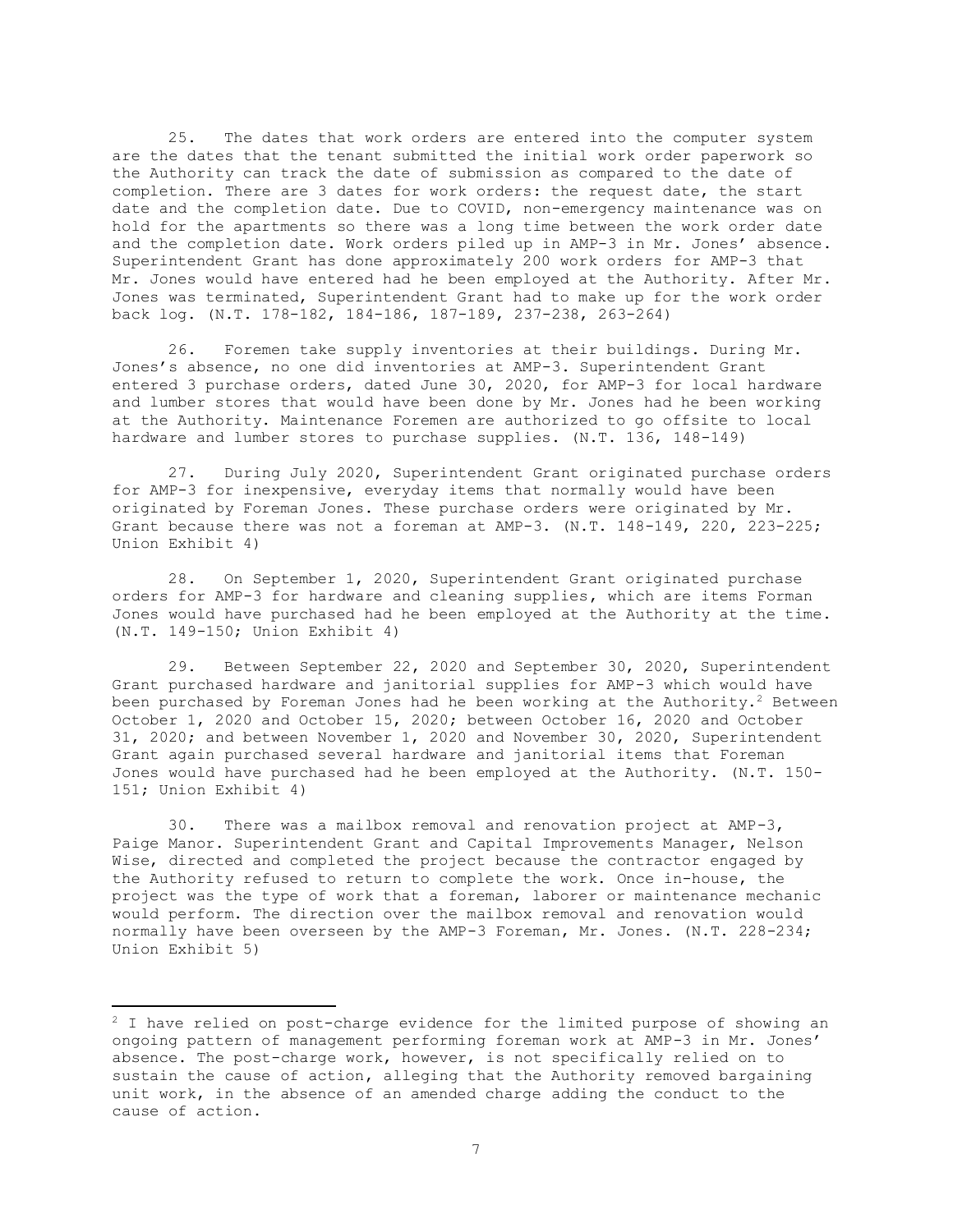31. Currently at AMP-3, there are 2 laborers, 1 custodian and 1 housekeeper for 200 apartments. Director Sember is aware that Superintendent Grant is doing the purchase orders and work orders for AMP-3 and that, if Mr. Jones were still employed at the Authority, he would have been doing the bulk of the purchase orders and work orders for AMP-3 that Superintendent Grant is now doing. Director Sember admitted that, had Mr. Jones not taken voluntary unemployment, he would probably still be working at the Authority. (N.T. 320- 321, 327-329)

#### **DISCUSSION**

The Union argues that Mr. Jones was terminated for engaging in concerted activities for mutual aid and protection. (Union Brief at 2). At the end of March 2020, Human Resources Director Baumgarner offered employes a voluntary layoff due to safety concerns over COVID-19. Mr. Jones and other employes accepted the offer. (Union Brief at 2). Several days after Mr. Jones was on voluntary layoff approved by the Authority, Ms. Baumgarner contacted Mr. Jones to inform him that his duties were essential and that he may not receive unemployment benefits. (Union Brief at 2). Mr. Jones took the leave for safety reasons, and not the money, so he remained on voluntary layoff for three weeks. (Union Brief at 2). The Union maintains that the Authority subsequently terminated Mr. Jones for these protected activities. (Union Brief at 2). The Union further contends that, as a result of the Foreman vacancy in AMP-3, the only AMP without a Foreman, Superintendent Grant began performing the bargaining unit work formerly done by Foreman Jones. (Union Brief at 3-4). The Union also posits that I should not credit the testimony of Director Sember that AMP-3 employes conveyed to him that the AMP was operating fine without Foreman Jones. (Union Brief at 4).

In a discrimination claim, the complainant has the burden of establishing that the employe(s) engaged in protected activity, that the employer knew of that activity and that the employer took adverse employment action that was motivated by the employe's involvement in protected activity. St. Joseph's Hospital v. PLRB, 473 Pa. 101, 373 A.2d 1069 (1977**).** Motive creates the offense. PLRB v. Stairways, Inc., 425 A.2d 1172 (Pa. Cmwlth. 1981). Because direct evidence of anti-union animus is rarely presented or admitted by the employer, the Board and its examiners may infer animus from the evidence of record. Borough of Geistown v. PLRB, 679 A.2d 1330 (Pa. Cmwlth. 1996); York City Employes Union v. City of York, 29 PPER 1 29235 (Final Order, 1998). An employer's lack of adequate reason for the adverse action taken may be part of the employe's prima facie case. Stairways, supra; Teamsters Local 312 v. Upland Borough, 25 PPER 1 25195 (Final Order, 1994). Other factors include: any anti-union activities or statements by the employer that tend to demonstrate the employer's state of mind, the failure of the employer to explain its action against the adversely affected employe(s), and the effect of the employer's adverse action on other employes and their protected activities. PLRB v. Child Development Council of Centre County, 9 PPER ¶ 9188 (Nisi Decision and Order, 1978). Although close timing of an employer's adverse action alone is not enough to infer animus, when combined with other factors, close timing can give rise to the inference of anti-union animus. Teamsters Local No. 764 v. Montour County, 35 PPER 12 (Final Order, 2004); AFSCME, AFL-CIO, Council 13 v. Commonwealth, Department of Labor and Industry, 16 PPER 1 16020 (Final Order, 1984).

The Authority asserts that the Union did not establish that Mr. Jones was involved in any protected activities of which the Authority management was aware. There is no evidence that he was a Union organizer; he did not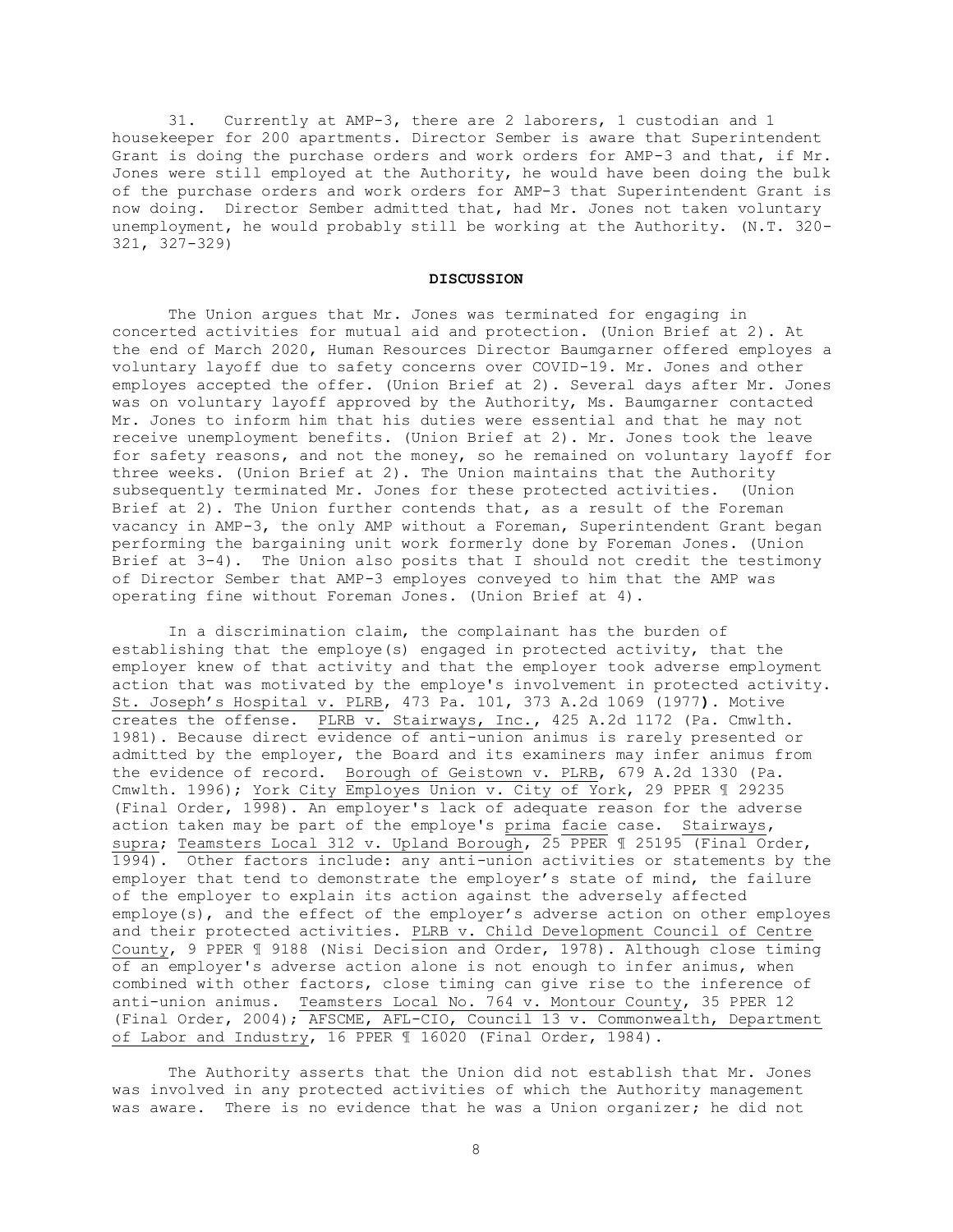attend the representation petition hearing, during which the Authority disputed the inclusion of the foreman position in the bargaining unit; and Mr. Jones does not appear at negotiation sessions. (Authority Brief at 15). The Authority also argues that the Union failed to establish that management had the requisite knowledge that Mr. Jones attended Union meetings, signed an authorization card or organized employes. (Authority Brief at 15-16). Moreover, the Authority contends that the record lacks evidence of unlawful motive. To the contrary, contends the Authority, the record establishes that the Authority's legitimate motive was the efficient operations of the Authority, without the need for an AMP-3 Foreman. (Authority Brief at 15- 16). The Authority posits that there are no anti-union statements and that timing alone is insufficient from which to infer unlawful motive. (Authority Brief at 16-17, 20). The Authority also contends that Mr. Jones' position simply became unnecessary, and that his employes found it difficult to work with him. The Authority asserts that his coworkers asked that he not be returned to work, and the Authority listened to those concerns. (Authority Brief at 20).

The Authority additionally contends that it did not unlawfully remove bargaining unit work. (Authority Brief at 17-18). The Authority asserts that Mr. Jones' duties were reassigned when he left. Ms. Baumgarner told Mr. Jones in her April 16, 2020 letter that his duties were being reassigned to other employes and at the hearing Mr. Jones testified that it was not his concern who undertook his duties in his brief absence. (Authority Brief at 18). Moreover, the Authority maintains that the inputting of work orders and purchase orders were negligible duties that took Superintendent Grant less than 1.5 hours per week. (Authority Brief at 18-19). Furthermore, the Authority contends that there is nothing in the record indicating that Mr. Grant took over those duties in response to any Union activities. Mr. Grant simply saw a need for work to be done after he began his own employment at the Authority after the departure of Mr. Jones. (Authority Brief at 19). Also, that work has always been done by a Superintendent in the absence of a foreman.

Contrary to the Authority's argument, however, the record in this case establishes that the Authority knew of Mr. Jones' protected activity. The Authority offered Mr. Jones and other maintenance employes a voluntary layoff due to safety concerns over exposure to COVID, where employes came into contact with hundreds of tenants. The record shows that she even "pushed the idea." (F.F. 17). Mr. Jones and other employes sought mutual aid and protection by asserting their safety concerns and by taking the voluntary layoff. This concerted action over safety concerns which was approved of by the Authority, and not in defiance of the Authority, was protected activity regardless of whether Mr. Jones was known to be involved in Union organizing or bargaining with the Authority. Authority management certainly knew that Mr. Jones took the layoff offered to him and that it was for safety concerns over COVID. Also, Mr. Jones engaged in mutual aid and protection when he signed a letter, with 14 other employes, complaining about the Authority's revocation of support for the voluntary layoffs, which was also known to the Authority. Therefore, the Union has met its burden of establishing the first two elements of its prima facie discrimination claim.

I further conclude that the Authority was unlawfully motivated when they terminated Mr. Jones. The record as a whole contains substantial, competent evidence that the Authority retaliated against Mr. Jones for remaining on voluntary layoff, for the full duration of the Authority's offer, after being told by Ms. Baumgarner that his duties were essential. As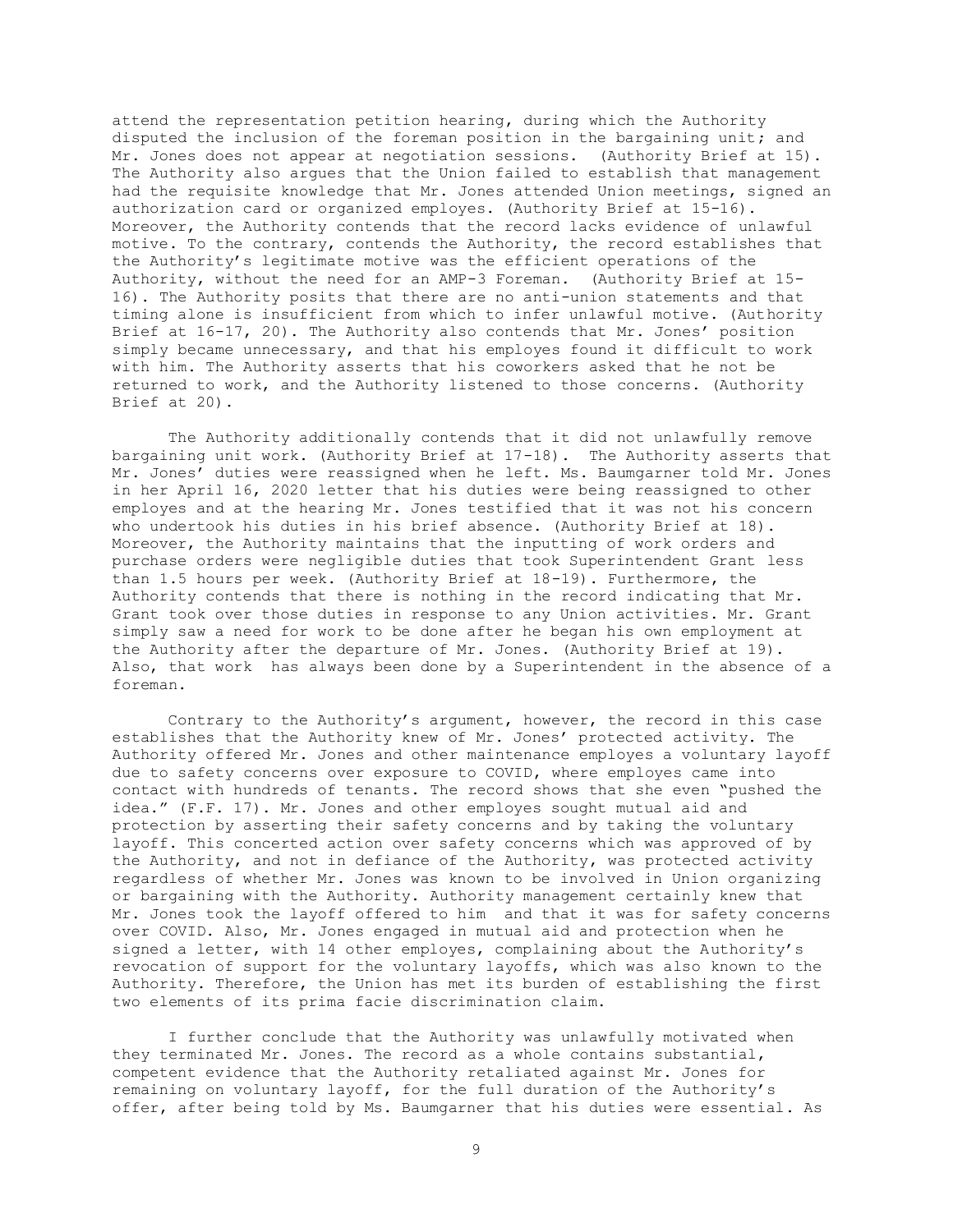of April 6, 2020, the Authority wanted Mr. Jones to return immediately. After being contacted by Ms. Baumgarner, other employes on layoff did return. The fact that none of the other returning employes suffered adverse action demonstrates the disparate treatment of Mr. Jones for remaining on layoff for the agreed upon three weeks. Also, the Authority's shifting reasons, inadequate explanations and close timing support an inference that the Authority's proffered reasons for terminating Mr. Jones are pretextual, further supporting an inference of unlawful motive.

After allowing Mr. Jones to exercise his protected right to mutual aid and protection by taking the voluntary layoff that they offered him, the Authority attempted to rescind that agreement by telling Mr. Jones that he and his duties were essential and that there was essential work to be done at the Authority. As Mr. Jones credibly stated during his testimony, his duties on Monday, April 6, 2020, were no more essential than they were on Friday, April 3, 2020, when the Authority approved his voluntary layoff. Then, after remaining on layoff for the duration of the agreed upon time period, the Authority sent Mr. Jones a letter, dated April 16, 2020, stating that his duties were transferred to other employes, undermining the Authority's original position that Mr. Jones was an essential employe. In her May 27, 2020 letter, Ms. Baumgarner stated to Mr. Jones that there was no agreement regarding when he would return to work. This assertion is belied by the credible testimony of Mr. Jones who said that he and the Authority agreed that the voluntary layoff would end April 31, 2020, and that Mr. Jones would return to work on or about that date, which he attempted to do on May 1, 2020.

Additionally, the letter signed by 15 maintenance employes demonstrates that Mr. Jones was treated differently than the other employes who, in response to Ms. Baumgarner's assertion that the Authority would not support their unemployment benefits, came back to work after a few days knowing they could not endure without the benefits as promised. As a result, some of those employes were forced to return and to use accrued PTO time when they returned from the brief layoff. Only one other employe besides Mr. Jones remained off work but she applied for FMLA protection due to childcare issues. None of the other employes who returned to work without taking the unemployment benefits were terminated or suffered any adverse employment action, like Mr. Jones who remained off work. The patent disparate treatment of Mr. Jones supports an inference of unlawful motive.

The Authority defends by positing that they no longer needed Mr. Jones to fulfill his foreman duties at AMP-3 because the laborers, custodians and housekeepers were running the AMP without Mr. Jones and those employes did not want Mr. Jones to return. The record, however, tells a different story. For some time after Mr. Jones took the layoff, employes in AMP-3 were calling and texting Mr. Jones for advice and leadership on how to perform certain duties at the AMP, until those employes were directed not to talk to Mr. Jones. The communications from these employes clearly establishes that Mr. Jones' leadership in the AMP was necessary and the fact that employes were instructed not to reach out to Mr. Jones demonstrates management's distaste for Mr. Jones' taking the layoff and their plans to terminate him. The admissible, non-hearsay part of Mr. Jones' testimony in this regard is that the employes gave Mr. Jones notice that they needed help and direction and that he personally gave those employes instructions and directions on resetting the elevators and the breakers on the air handlers, etc. Mr. Jones was, in effect, "running the place from home."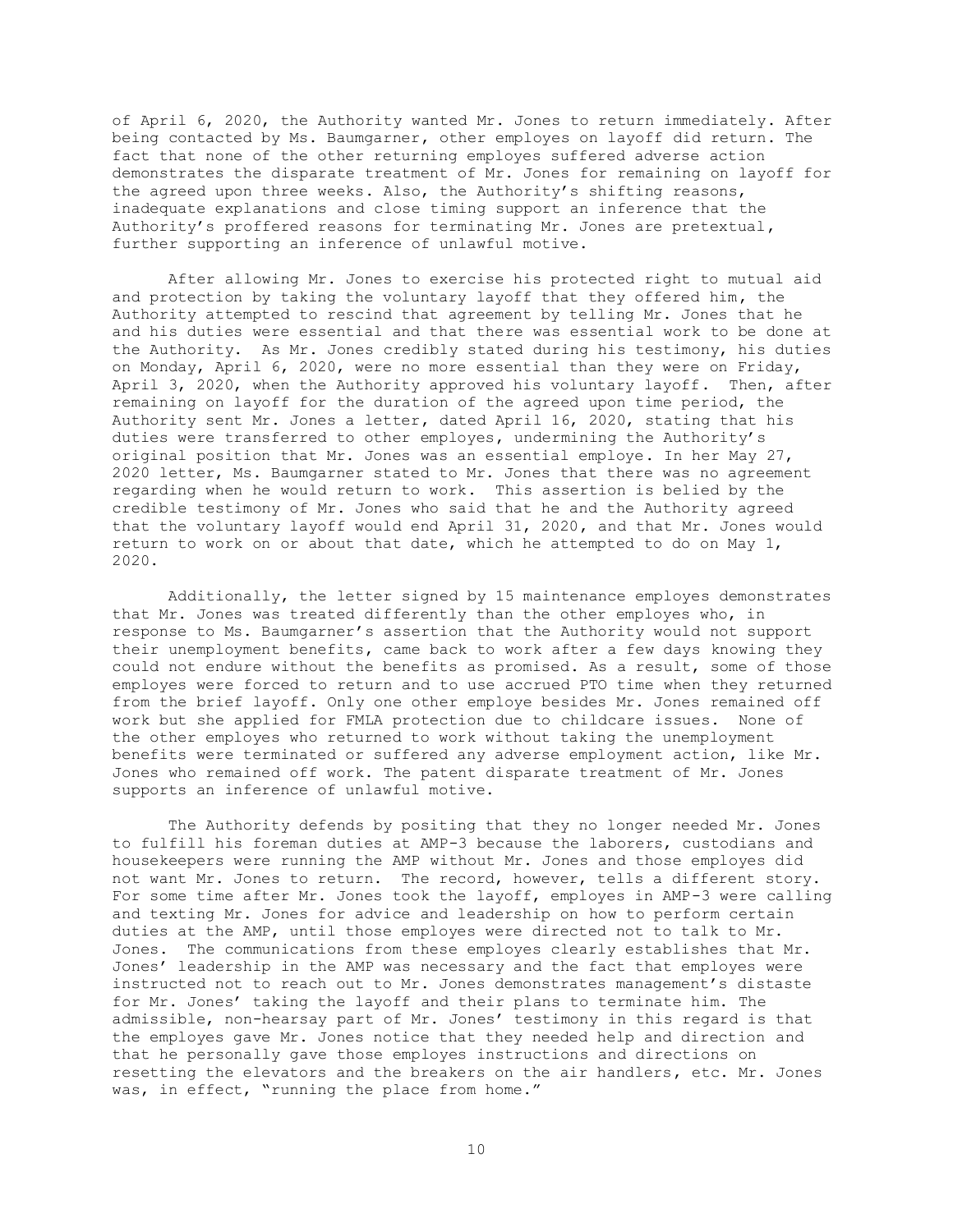Moreover, AMP-3 Housing Manager Whyte credibly testified that she requested that the AMP-3 foreman position be refilled because it has made her job more difficult not to have a foreman. In fact, Ms. Whyte was asked by management to perform foreman duties, demonstrating that there were necessary foreman duties that were not being properly covered. She also credibly testified that the Superintendent has been performing foreman duties at AMP-3 demonstrating the removal of bargaining unit work and the need for someone to perform foreman duties in the AMP. Her credible testimony contradicts the testimony of Director Sember who testified that, in his opinion, AMP-3 is fine without a foreman.

Director Sember wrote a summary memo, dated April 29, 2020 (County Exhibit 2), and testified to the effect that employes in AMP-3 stated that they were fine without Mr. Jones. The written summary and the testimony are hearsay and inadmissible. To the extent that the testimony is offered to relay the understanding of Director Sember, I do not give much weight to that understanding because, absent direct corroborating testimony from those employes, it is too self-serving, it contradicts the credible testimony of Ms. Whyte, that AMP-3 needed a foreman, and it contradicts the credible testimony of Mr. Jones, that the employes constantly asked him for direction while he was away, until those employes were directed not to do so anymore. Therefore, I conclude that the record lacks substantial, competent evidence to support the conclusion that AMP-3 was running effectively without a foreman in April 2020, before Superintendent Grant took over the bargaining unit work of foreman, or that the employes in AMP-3 do not want the return of Mr. Jones. As a result of the hearsay being unreliable and inconsistent with other credible evidence, I conclude that the hearsay assertion that AMP-3 employes are happier without Mr. Jones is pretextual and further supports an inference of unlawful motive.

I also conclude that the Authority diverted the bargaining unit work of the foreman at AMP-3 to management. To the extent that operations at AMP-3 may be running effectively now, it is because management is performing the work. The Authority maintains that the work orders and purchase orders are de minimis. However, the Board does not have a de minimis standard. Indeed, the Board will find an unfair practice if ANY bargaining unit work is removed or diverted because drawing the line at what constitutes de minimis would yield arbitrary and inconsistent results among neutrals in decision making regarding the quantity or character of work that qualifies as de minimis. Moreover, the Authority's argument (that work orders and purchase orders, which were done by Mr. Jones, and are now being done by Superintendent Grant, are de minimis) is flawed because of the leadership and assignment responsibilities that flow from those duties, which have also been taken over by Superintendent Grant.

Mr. Jones credibly testified that he prioritizes the work orders and assigns the work to the employes in AMP-3 based on those priorities. The lack of leadership and direction during the early months of COVID, when Mr. Jones first left, was demonstrated by employes' constant communication with Mr. Jones seeking his technical and supervisory advice and leadership. Assigning the work and ensuring that projects are timely completed are the primary responsibilities of the foreman, flowing from the work orders and purchase orders, all of which duties have been assumed by management. Therefore, it is immaterial that upgrades to plumbing, HVAC equipment and other technology have reduced some of the foreman duties in AMP-3, when the leadership, assignment of duties and completion of other work projects remain with the foreman, and those duties have been taken over by management.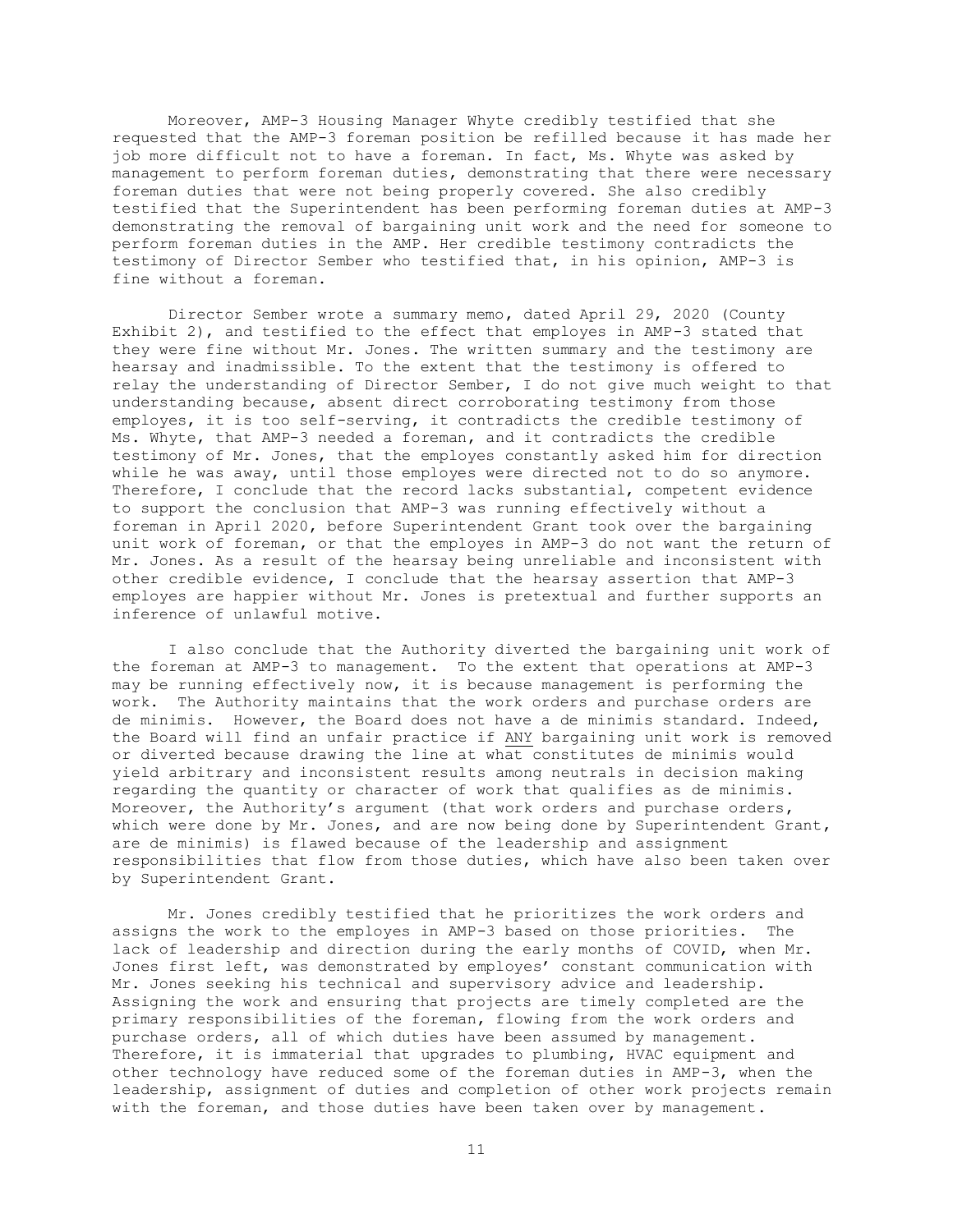Mr. Jones determined which employes would enter units to complete work, ensured the work was completed in a timely manner and determined which materials and how much material was required to complete projects in and around his buildings. Moreover, the Authority has not rebutted Mr. Jones' credible testimony that he still has the ability to maintain the trash compactors and lawn equipment and to conduct building inspections, which Ms. Whyte credibly testified were taken over by managers. Certainly, the verification of employes' work hours in AMP-3 for payroll purposes remain within the expertise of a foreman as does conducting bed bug inspections, arming and maintaining the security systems, resetting the breakers on the air handlers, resetting the elevators and directing renovation projects in the units and for projects like the mailbox renovation in the common areas. All of these duties must remain in the bargaining unit by filling the foreman vacancy at AMP-3. The fact that management briefly assumed foreman duties when a foreman had a medical or other extended leave of absence is not comparable to the facts here. In this case, Foreman Jones was permanently eliminated and his duties and responsibilities have been permanently assumed by Superintendent Grant.

#### **CONCLUSIONS**

The hearing examiner, therefore, after due consideration of the foregoing and the record as a whole, concludes and finds as follows:

 1. The Authority is a public employer within the meaning of Section 301(1) of PERA.

 2. The Union is an employe organization within the meaning of Section 301(3) of PERA.

3. The Board has jurisdiction over the parties hereto.

 4. The Authority has committed unfair practices in violation of Section 1201(a)(1), (3) and (5) of PERA.

### **ORDER**

In view of the foregoing and in order to effectuate the policies of the Public Employe Relations Act, the hearing examiner

### **HEREBY ORDERS AND DIRECTS**

that the Authority shall:

1. Cease and desist from interfering, restraining or coercing employes in the exercise of the rights guaranteed in Article IV of the Act;

2. Cease and desist from refusing to bargain collectively in good faith with an employe representative which is the exclusive representative of employes in an appropriate unit, including but not limited to the discussing of grievances with the exclusive representative;

3. Cease and desist from discriminating in regard to hire or tenure of employment or any term or condition of employment to encourage or discourage membership in any employe organization.

4. Take the following affirmative action, which the hearing examiner finds necessary to effectuate the policies of PERA: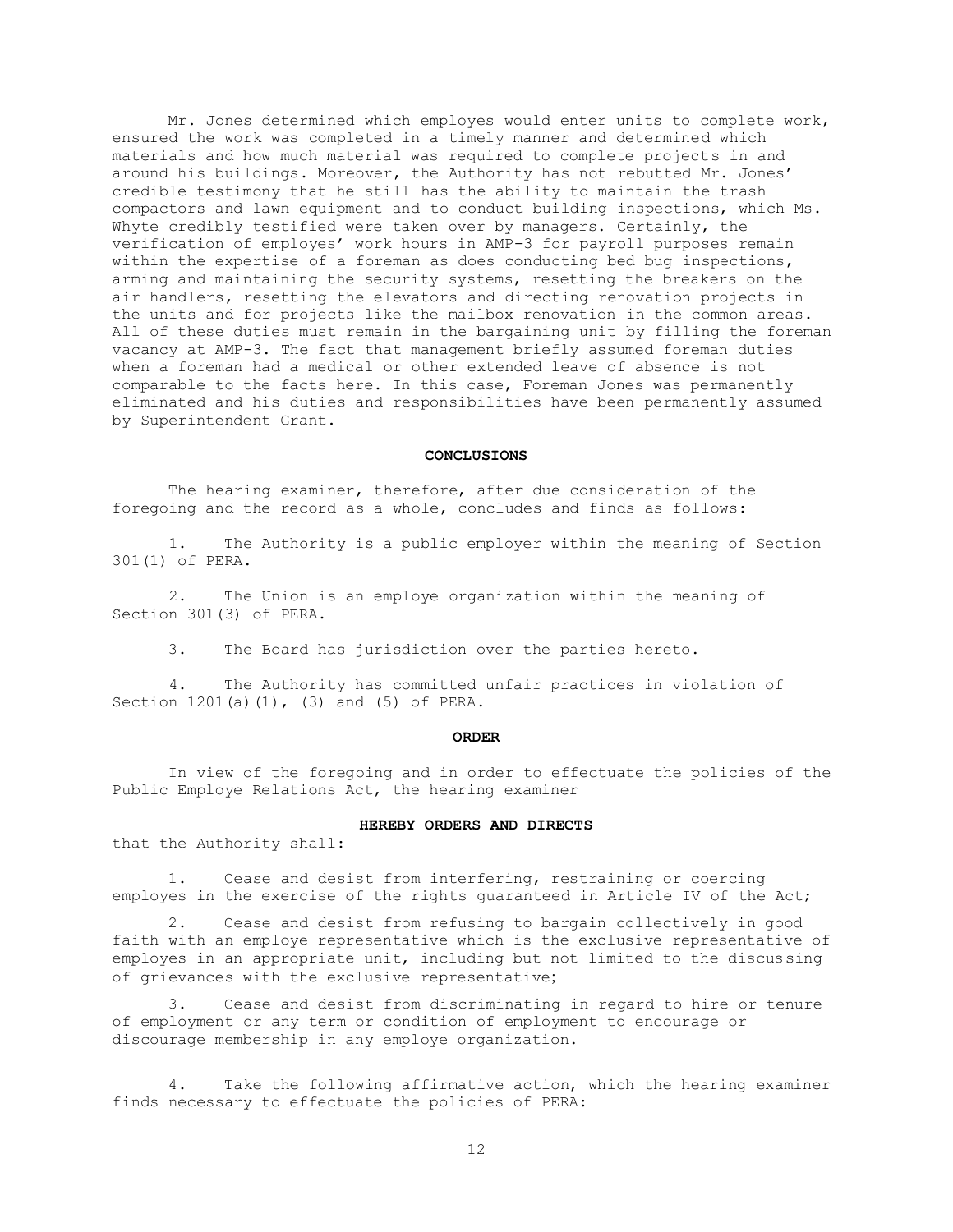(a) Immediately reinstate Dan Jones to the position of Maintenance Foreman of AMP-3; immediately return the bargaining unit work of initiating, tracking and closing purchase orders and the purchase of materials under \$500; immediately reinstate the work of initiating, tracking and closing work orders and the prioritizing and assigning of work that flows from those duties, immediately return the work of maintaining trash compactors and lawn equipment, conducting building inspections and bed bug inspections; immediately return the work of directing and assigning the renovation of apartment units, mailboxes and other common area projects; immediately return to the bargaining unit any other maintenance work taken over by management since Mr. Jones' termination;

(b) Immediately make whole Dan Jones by paying him backpay from May 1, 2020, until the date he is paid; immediately reinstate Mr. Jones' pay, seniority and any pay increases to Mr. Jones that bargaining unit employes received during the backpay period; immediately make any and all pension contributions on behalf of Dan Jones during the backpay period and credit him for service during the backpay period for pension purposes; immediately reinstate any vacation, sick leave and/or PTO that would have accrued during the backpay period, as well as any increases thereof during the backpay period; immediately pay Mr. Jones any out-of-pocket medical expenses including COBRA and other interim medical insurance expenses, office visits and hospital expenses. Any withholdings from backpay shall be calculated on a pay-period basis and not on the lump sum;

(c) Immediately pay Dan Jones interest at the rate of six percent per annum on the outstanding backpay owed to him as a result of the Authority's retaliatory discharge of Mr. Jones from May 1, 2020, until he is paid his backpay;

(d) Post a copy of this decision and order within five (5) days from the effective date hereof in a conspicuous place readily accessible to its employes and have the same remain so posted for a period of ten (10) consecutive days; and

(e) Furnish to the Board within twenty (20) days of the date hereof satisfactory evidence of compliance with this decision and order by completion and filing of the attached affidavit of compliance.

### **IT IS HEREBY FURTHER ORDERED AND DIRECTED**

that in the absence of any exceptions filed with the Board pursuant to 34 Pa. Code § 95.98(a) within twenty days of the date hereof, this decision and order shall be final.

SIGNED, DATED AND MAILED at Harrisburg, Pennsylvania, this twenty-first day of July 2021.

PENNSYLVANIA LABOR RELATIONS BOARD

JACK E. MARINO/S

```
 JACK E. MARINO, Hearing Examiner
```